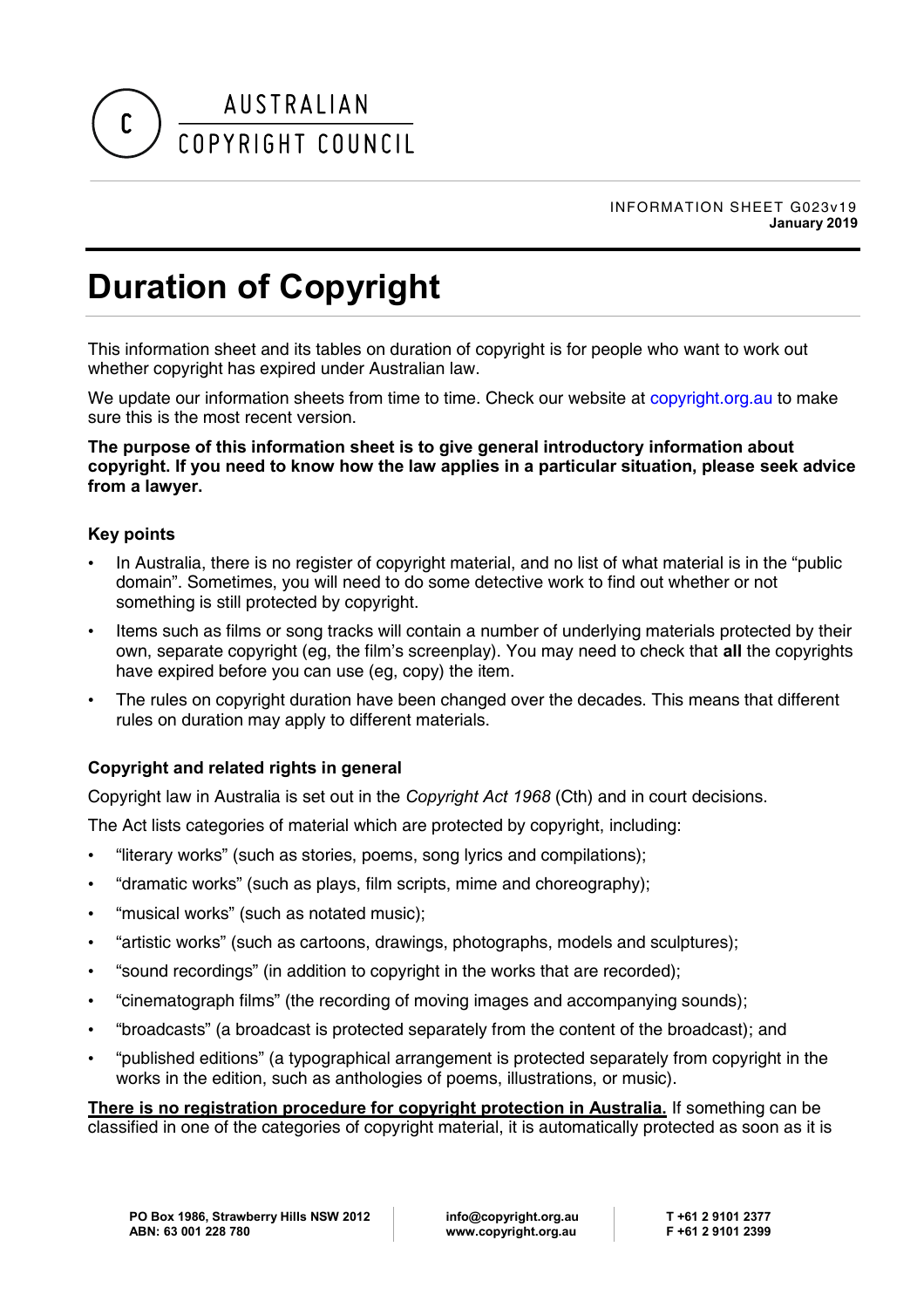"fixed" in material form (eg, written down, drawn, photographed, recorded on audio or video tape, or saved to computer hard drive).

You generally need permission to use copyright material in particular ways (eg, make a copy, upload to a website) during the life of the copyright. Once copyright has expired, anyone may use that material without needing copyright clearances or permissions. Material in which copyright has expired is sometimes referred to as being in the "public domain".

For information on what is protected by copyright, and what copyright protection means, see our information sheet [An Introduction to Copyright in Australia.](http://www.copyright.org.au/acc_prod/ACC/Information_Sheets/An_Introduction_to_Copyright_in_Australia.aspx)

When you use copyright material, you also generally need to attribute the creator, and not treat the material in a derogatory way. For information on the duration of **moral rights**, see our information sheet [Moral Rights.](http://www.copyright.org.au/acc_prod/ACC/Information_Sheets/Moral_Rights.aspx)

There are also provisions in the Act which generally require you to get consent from performers to record, broadcast or cable a live "performance". Consent may also be required to deal with an unauthorised recording of a performance, and to use a sound recording on a soundtrack. For information on the duration of performers' rights see our information sheet [Performers' Rights](http://www.copyright.org.au/acc_prod/ACC/Information_Sheets/Performers__Rights.aspx).

# Duration of copyright

Because the rules on duration of copyright have changed several times, different rules apply to different types of copyright material. The general rule is that copyright lasts for the life of the author, plus 70 years, subject to the specific rules outlined below.

If copyright has expired, then the material becomes part of the "public domain", and is free for anyone to use, for any purpose.

# *Literary, artistic, dramatic and musical works*

Generally, copyright in a literary, artistic, dramatic or musical work lasts for the life of the creator plus 70 years.

However, because of changes to the rules in 2005, if the creator died before 1 January 1955, and the work was published before January 1955, then copyright has already expired. This is because the previous rule was that copyright lasted for the life of the creator plus 50 years, and the 2005 changes to duration did not restore copyright to materials that were already out of copyright by that date. For example, the Australian author Stella ('Miles') Franklin died in 1954. Under the previous rules, copyright in those of her works which were published during her lifetime expired 50 years from the end of the year in which she died – that is, at midnight on 31 December 2004. The copyright in these works has not been revived as a result of the 2005 changes.

Up until 31 December 2018, the duration of copyright in unpublished works was, in theory, indefinite. This has changed as a result of legislative amendments that came into effect on 1 January 2019 introducing a new standard term of protection for all copyright materials: 'the life of the creator, plus 70 years', which does not differentiate between published and unpublished materials.

# *Sound recordings*

Sound recordings are protected by their own copyright, separate to copyright in the work that is being recorded, such as a song or a script. You therefore need to be aware that even if copyright in one element of the recording has expired, copyright in another element might still be alive.

Copyright in the sound recording itself lasts for 70 years from the year of first publication. Because of the 2005 changes, copyright in sound recordings first published before 1955 has already expired.

info@copyright.org.au www.copyright.org.au

T +61 2 9101 2377 F +61 2 9101 2399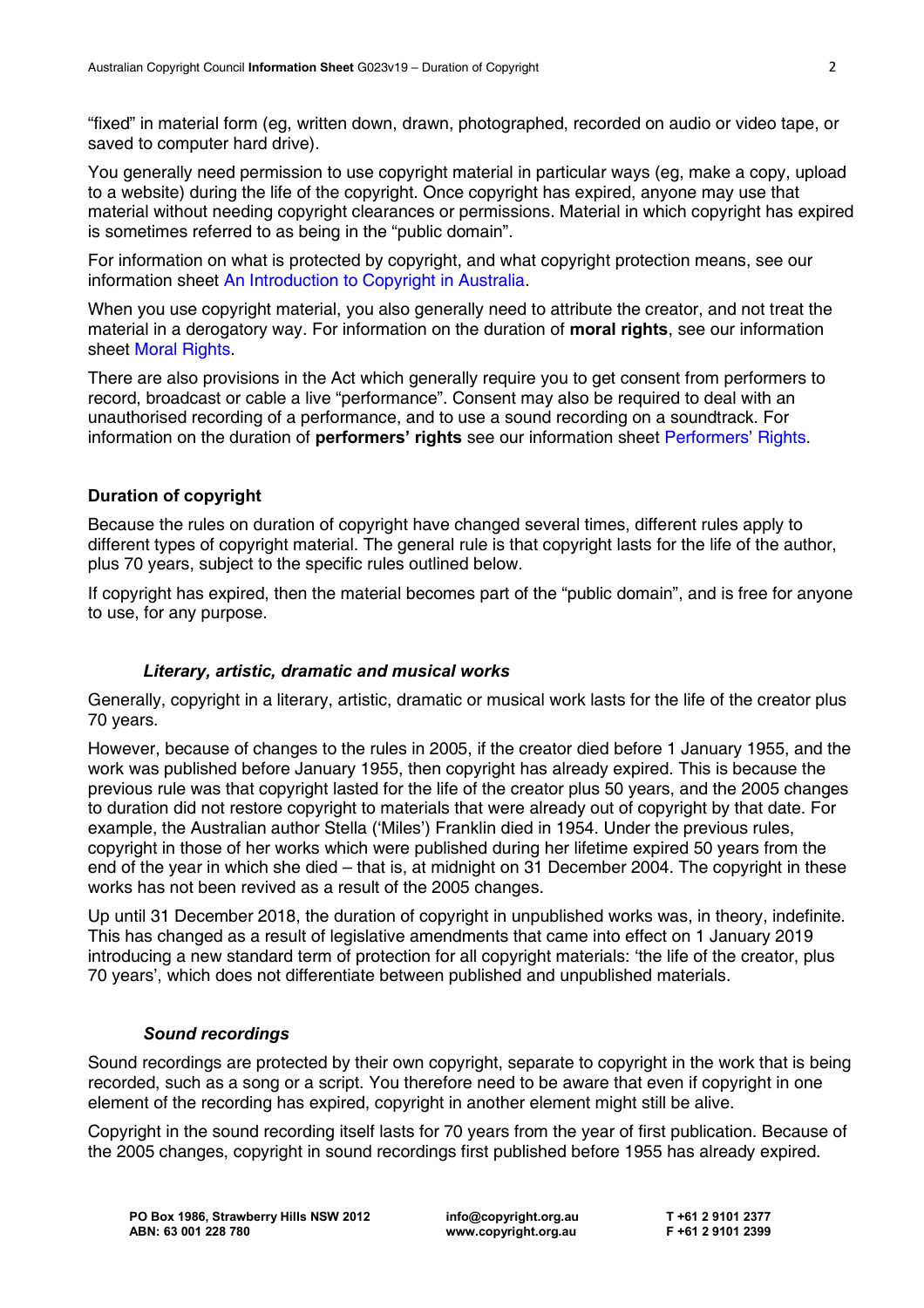#### *Cinematograph films*

Until 1969, cinematograph films weren't protected by copyright; rather, the components of the film were protected by their own copyright. Working out whether a film made before 1969 is still protected by copyright can therefore be rather complex. For instance, a film might include the following copyright material, with different expiry dates:

- Photos that make up the footage (artistic works) copyright in such footage has expired if the footage was taken before 1955;
- A 'dramatic work' depicted in the footage if the creators of the work (usually the director, editor or cinematographer) died before 1955, and the film was published before 1955, then copyright in the dramatic work has expired;
- Sounds recorded on the sound track (a sound recording) copyright in the recording has expired if the film was made before 1955;
- A script (literary work), music that has been recorded, including the score (musical works), and/or 'artistic works' such as paintings that appear in the film – copyright in these works has expired if the creator died before 1955.

Therefore, some films made before 1955 are still protected by copyright if some of their component parts are still protected by copyright. For example, if the film's director died in 1940, but the script writer died in 1970, then since copyright in the script lasts for the life of the author plus 70 years, the script (and the film) are protected by copyright until 2040.

From 1969 onwards, films are protected by copyright in their own right, which lasts for 70 years from the year of first publication. It is important to note, however, that copyright works recorded in the film, such as scripts, music and sound recordings, still remain protected by their own separate copyrights.

#### *Broadcasts*

In Australia, broadcasts were not protected by copyright until 1 May 1969. As such, broadcasts made before 1 May 1969 are in the public domain. For broadcasts made after 1 May 1969, copyright in the broadcast lasts for 50 years from the year of broadcast. The 2005 changes did not change the rule on duration for broadcasts.

# *Published editions*

Published editions are protected by copyright on the policy ground that editors should be rewarded for the skill and effort they exercise in selecting and arranging the works they wish to publish. However, the term of protection for a published edition is limited, lasting for just 25 years from the year of first publication. The 2005 changes did not change this rule.

# Duration of copyright in government works

If the copyright owner is the Commonwealth, State or Territory government, copyright lasts for 50 years from the year in which the material was made, or the end of the year of first publication. Note that this rule applies to copyright material that *is* owned by the government, and also applies to material that *would have been* owned by the government, but for an agreement to the contrary.

For more information about the government and copyright, see our information sheet [Government:](http://www.copyright.org.au/acc_prod/ACC/Information_Sheets/Government__Commonwealth__State___Territory.aspx)  [Commonwealth, State & Territory.](http://www.copyright.org.au/acc_prod/ACC/Information_Sheets/Government__Commonwealth__State___Territory.aspx)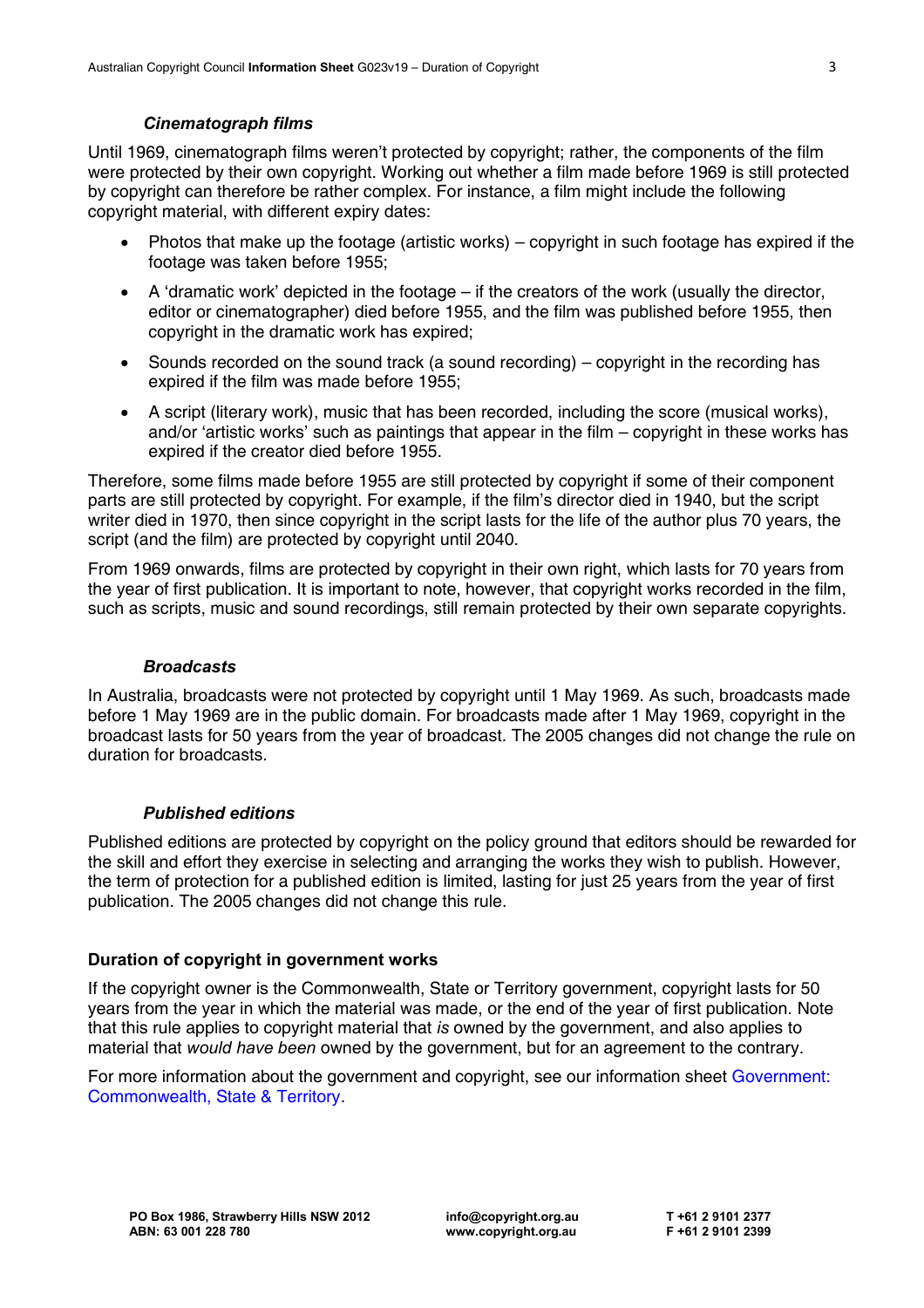#### History of changes to duration of copyright in Australia

The rules on duration of copyright have changed several times. Major changes occurred in 2005 as a result of the Australia-United States Free Trade Agreement ('AUSFTA'), and on 1 January 2019 regarding unpublished works.

#### *The pre-AUSFTA rules: up to 1 January 2005*

Generally, the rules prior to 1 January 2005 were that copyright lasted until 50 years from the end of the year in which the creator died, or for some material, until 50 years from the end of the year in which the material was first published.

If copyright expired under the pre-AUSFTA rules, which applied before and up to 1 January 2005, the material remains in the public domain and may be freely used.

# *The AUSFTA changes on 1 January 2005*

The AUSFTA required both Australia and the US to set a minimum period of copyright protection. Australia was required to pass laws that provided that copyright would last for the lifetime of the creator, plus 70 years. In the case of unpublished material, copyright was to expire 70 years from the end of the year in which the material was first published.

Importantly, if copyright expired before the changes came into effect on 1 January 2005, then copyright was not revived, even if it had been less than 70 years since the death of the creator.

Australia was also required to change its rules on duration of copyright in photographs, making protection for photographs consistent with the length of protection for other artistic works (ie, life of the creator, plus 70 years). Before these changes, copyright in photographs only lasted for 50 years from the year in which they were taken (if the photo was taken *before* 1 May 1969), or for 50 years from the year of first publication (if the photo was taken *after* 1 May 1969).

#### *The 2017 Amendments*

In June 2017, the Australian Parliament passed the *Copyright Amendment (Disability Access and Other Measures) Act 2017*, which changed the rules on copyright duration for unpublished works.

Under the old rules, copyright in unpublished materials could theoretically remain in copyright indefinitely. The 2017 amendments introduce a new standard term of protection for all copyright materials: 'the life of the creator, plus 70 years', which does not differentiate between published and unpublished materials.

The 2017 amendments took effect on 1 January 2019. This means that copyright in works not made public before 1 January 2019 will expire 70 years after the death of the creator, regardless of the date of first publication.

Examples of duration under the new rules:

- If an author died in 1930, but their work is first published in 2018, that work will be protected by copyright until 2088. Similarly, if an author died in 2014, but their work is first published in 2018, copyright lasts until 2088.
- If an author died in 1930, and their work remained unpublished by 1 January 2019, then from 1 January 2019 onwards, that author's copyright is deemed to have expired in 2000, regardless of when the work is first published.
- If an author died in 2014, and their work remains unpublished by 1 January 2019, then copyright expires in 2084, regardless of the year in which the work is first published.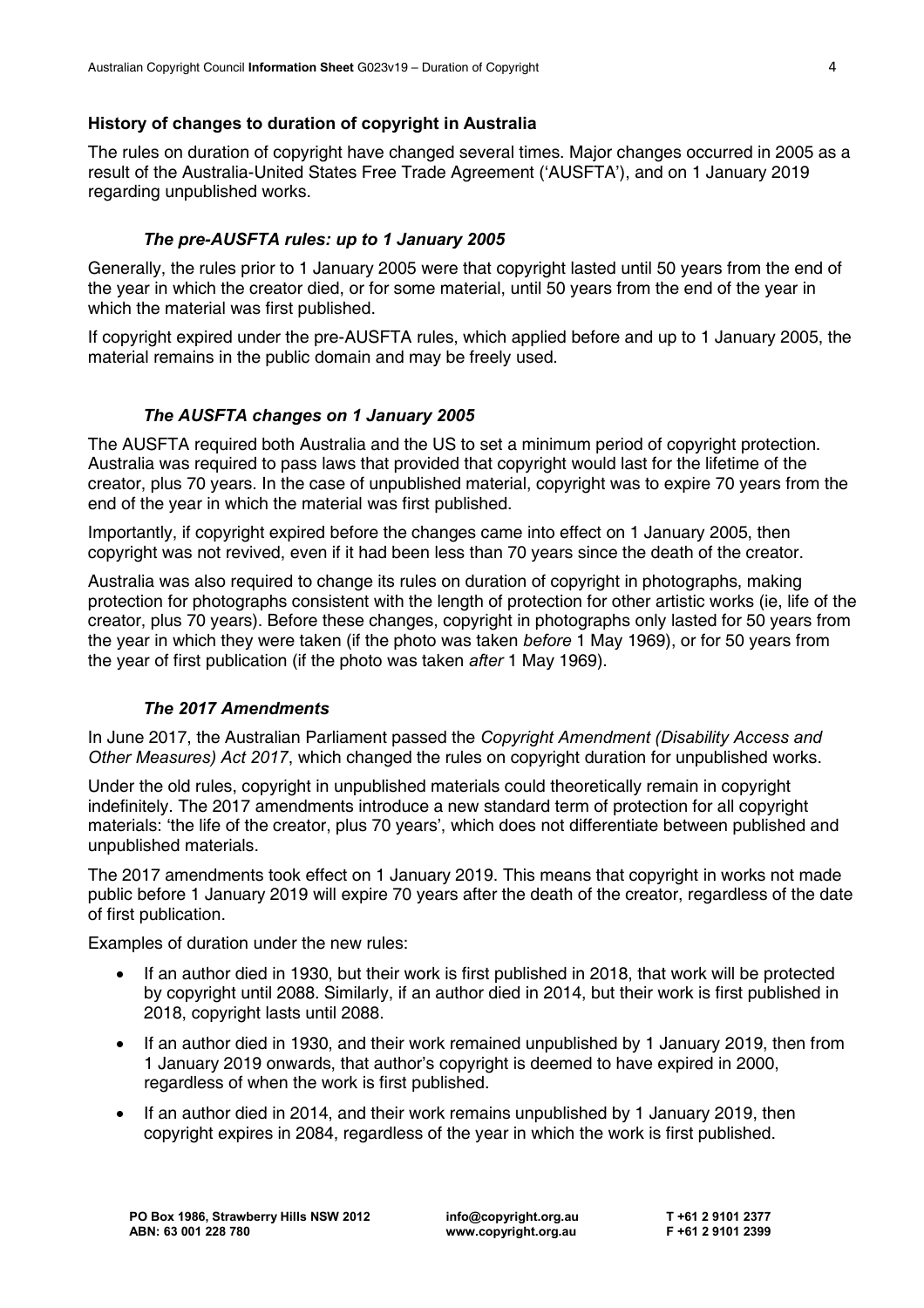The amendments also provide that where the creator of the copyright material cannot be identified, the standard term of protection will be '*date made* plus 70 years'. However, if the material is made public within 50 years of its making, copyright lasts *from the date the material was first made public*, plus 70 years. For example:

- if the author cannot be identified, but the work is dated 1980, then copyright will last for 70 years from that date (ie., until 2050); however
- if the author cannot be identified, the work is dated 1980, *but the work is first made public in 2020*, then copyright will last for 70 years from the date of being made public (ie., until 2090).

The amendments also affected the duration of copyright material that is made or first published by the government, as well as in material that is made or first published by international organisations. For further information in these respects, see Table 2 below.

For more information about other changes implemented by the Amendment Act, see our information sheet [Copyright Amendment \(Disability Access and Other Measures\) Act 2017.](http://www.copyright.org.au/acc_prod/ACC/Information_Sheets/Copyright_Amendment_Act_2017.aspx)

# Working out copyright duration

The tables on the following pages will help you work out both whether or not copyright in a particular item has already expired, and, if not, for how much longer it will be protected.

Table 1 sets out the rules for all material made before 1 January 2019, except material in which a State, Territory or Commonwealth government owns copyright (or would own copyright, but for an agreement to the contrary).

Table 2 sets out duration in material made on or after 1 January 2019, except material in which a State, Territory or Commonwealth government owns copyright (or would own copyright, but for an agreement to the contrary).

Table 3 sets out the rules for duration of copyright in government material.

Table 4 sets out when copyright expires in Australia for the different types of copyright material (ie, when different copyright materials become part of the public domain).

Note that material such as music, scripts and text included within a film, sound recording, broadcast or published edition may be separately protected, and you will have to apply the relevant duration rules to work out if copyright in these elements has also expired.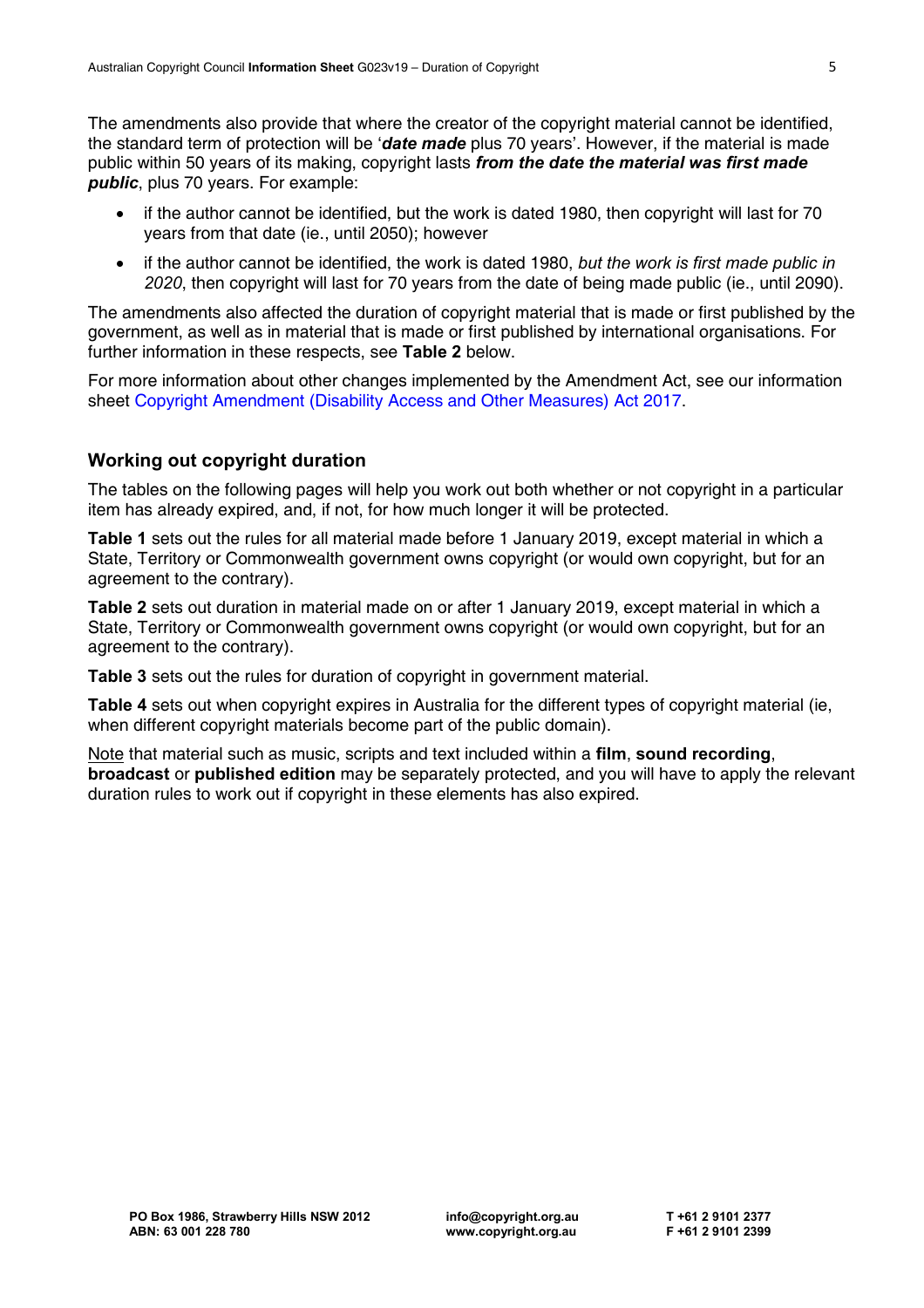# Table 1: General rules for material made before 1 January 2019 (except where a government owns/would have owned copyright) [\(Source\)](http://parlinfo.aph.gov.au/parlInfo/download/legislation/ems/r5832_ems_6286f247-9092-48bd-aac1-d771a2c7ee30/upload_pdf/625196.pdf;fileType=application%2Fpdf)

| <b>MATERIAL</b>                                                                              | <b>FACTORS AFFECTING DURATION</b>                                        | <b>COPYRIGHT</b><br><b>EXPIRED IF</b> | <b>OTHERWISE,</b><br><b>DURATION IS</b>    |
|----------------------------------------------------------------------------------------------|--------------------------------------------------------------------------|---------------------------------------|--------------------------------------------|
| Literary,<br>dramatic,<br>musical works,<br>engravings                                       | Made public before creator's death                                       | Author died before 1 Jan<br>1955      | Life of author $+70$<br>years              |
|                                                                                              | Made public after creator's death, but<br>before 1 Jan 2019              | Made public before 1<br>Jan 1955      | Date first made public<br>$+70$ years      |
|                                                                                              | Not made public before 1 Jan 2019                                        | Author died before 1 Jan<br>1949      | Life of author $+70$<br>years              |
| <b>Computer</b><br>programs                                                                  |                                                                          | Author died before 1 Jan<br>1955      | Life of author $+70$<br>years              |
| <b>Artistic works</b><br>(other than<br>photographs<br>or engravings)                        |                                                                          | Author died before 1 Jan<br>1955      | Life of author $+70$<br>years              |
| Photographs                                                                                  |                                                                          | Made before 1 Jan 1955                | Life of author $+70$<br>years              |
| <b>Works where</b><br>author<br>unknown &<br>works made by<br>international<br>organisations | Made public before 1 Jan 2019                                            | Made public before 1<br>Jan 1955      | Date first made public<br>$+70$ years      |
|                                                                                              | Never made public                                                        | Made before 1 Jan 1949                | Date made + 70 years                       |
|                                                                                              | Made public on/after 1 Jan 2019, but<br>not within 50 years of date made | Made before 1 Jan 1949                | Date made + 70 years                       |
|                                                                                              | Made public on/after 1 Jan 2019, and<br>within 50 years of date made     | Made before 1 Jan 1949                | Date first made public<br>$+70$ years      |
|                                                                                              | Made public before 1 Jan 2019                                            | Made before 1 Jan 1955                | Date first made public<br>$+70$ years      |
| <b>Sound</b>                                                                                 | Never made public                                                        | Made before 1 Jan 1955                | Date made + 70 years                       |
| recordings                                                                                   | Made public on/after 1 Jan 2019, but<br>not within 50 years of date made | Made before 1 Jan 1955                | Date made + 70 years                       |
|                                                                                              | Made public on/after 1 Jan 2019, and<br>within 50 years of date made     | Made before 1 Jan 1955                | Date first made public<br>$+70$ years      |
| Cinematograph<br>films (made on<br>or after 1 May<br>$1969$ <sup>1</sup>                     | Made public before 1 Jan 2019                                            | N/A                                   | Date first made public<br>$+70$ years      |
|                                                                                              | Never made public                                                        | N/A                                   | Date made + 70 years                       |
|                                                                                              | Made public on/after 1 Jan 2019, but<br>not within 50 years of date made | N/A                                   | Date made + 70 years                       |
|                                                                                              | Made public on/after 1 Jan 2019, and<br>within 50 years of date made     | N/A                                   | Date first made public<br>$+70$ years      |
| <b>Published</b><br>edition                                                                  |                                                                          |                                       | Date edition first<br>published + 25 years |

<sup>&</sup>lt;sup>1</sup> Films made before 1 May 1969 are regarded as "dramatic works" if "the arrangement, the acting form or the combination of incidents represented gives the work an original character". Sound recordings accompanying films made before 1 May 1969 are separately protected by their own copyright. Underlying works, such as screenplays and music, are also protected by their own copyright.

 $\overline{a}$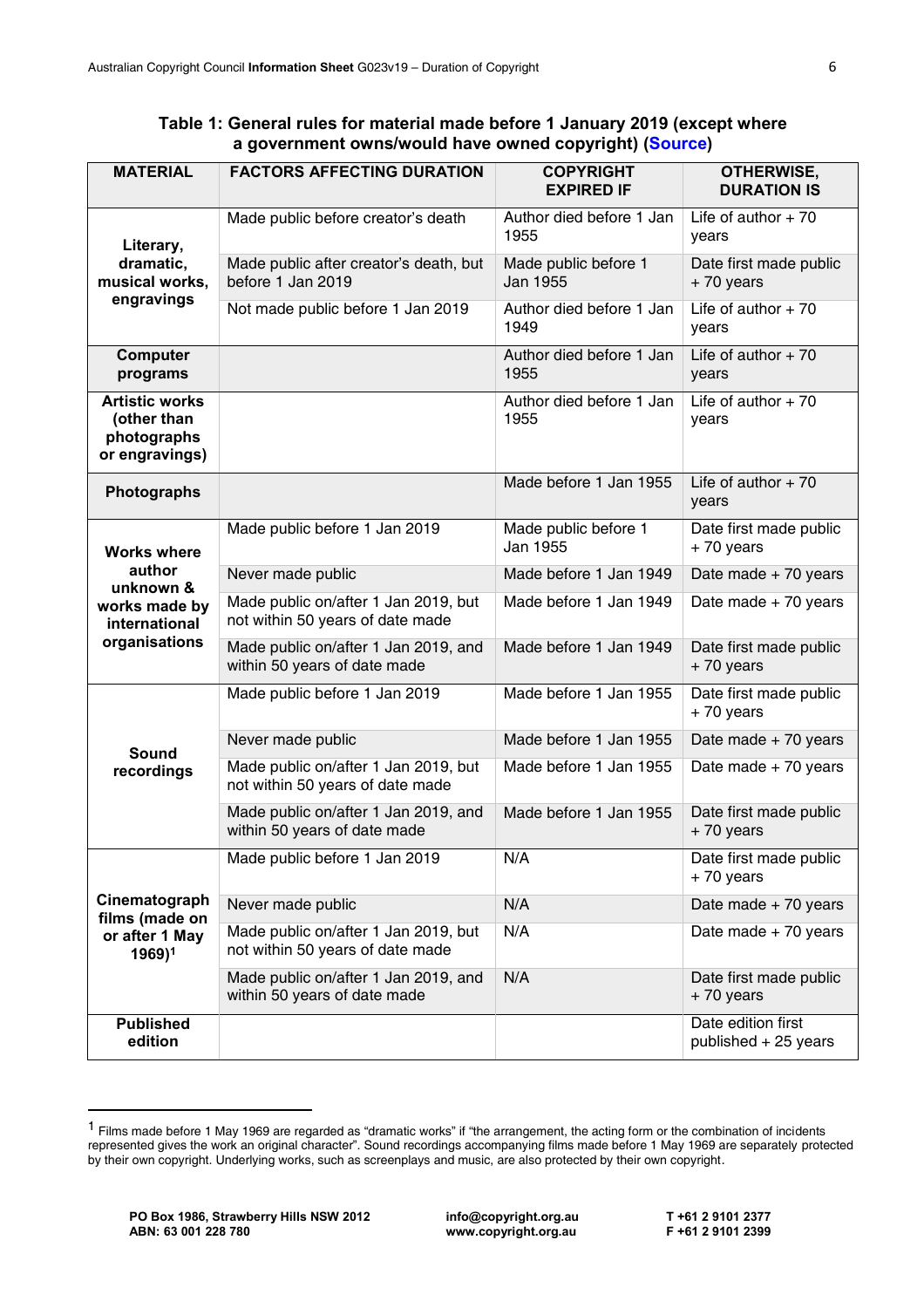| <b>MATERIAL</b>                             | <b>FACTORS AFFECTING DURATION</b>             | <b>DURATION IS</b>                   |
|---------------------------------------------|-----------------------------------------------|--------------------------------------|
| Works where author known                    | N/A                                           | Life of author $+70$ years           |
| Works where author<br>unknown               | Not made public within 50 years of being made | Date made $+ 70$ years               |
|                                             | Made public within 50 years of being made     | Date first made public +<br>70 years |
| Sound recordings and<br>cinematograph films | Not made public within 50 years of being made | Date made $+70$ years                |
|                                             | Made public within 50 years of being made     | Date first made public +<br>70 years |

#### Table 2: General rules for material made on or after 1 January 2019 (except where a government owns/would have owned copyright) **[\(Source\)](http://parlinfo.aph.gov.au/parlInfo/download/legislation/ems/r5832_ems_6286f247-9092-48bd-aac1-d771a2c7ee30/upload_pdf/625196.pdf;fileType=application%2Fpdf)**

#### Table 3: Material made, or first published, by a Commonwealth, State or Territory before, on, or after 1 January 2019 **[\(Source\)](http://parlinfo.aph.gov.au/parlInfo/download/legislation/ems/r5832_ems_6286f247-9092-48bd-aac1-d771a2c7ee30/upload_pdf/625196.pdf;fileType=application%2Fpdf)**

Note: These rules don't only apply where a government is the copyright owner; they also apply where a government that would have owned copyright under the general rules of government-owned copyright reached some other agreement with the creator or maker of the material.

| <b>MATERIAL</b>                                                               | <b>COPYRIGHT EXPIRED</b> | <b>OTHERWISE,</b><br><b>DURATION IS</b> |
|-------------------------------------------------------------------------------|--------------------------|-----------------------------------------|
| Works made or first published by a<br><b>Commonwealth, State or Territory</b> | Made before 1 Jan 1969   | Date made $+50$ years                   |
| <b>Sound recordings</b>                                                       | Made before 1 Jan 1969   | Date made $+50$ years                   |
| Cinematograph films (made on or after 1 May 1969)                             | N/A                      | Date made $+50$ years                   |

# Table 4: Works in the public domain (ie., out of copyright) in Australia

Note: periods of copyright protection vary from country to country, and a work that is in the public domain in Australia may still be protected by copyright in other countries.

| <b>MATERIAL</b>                                                                                                                      | WHEN COPYRIGHT HAS EXPIRED (IE., WHEN MATERIAL IS IN THE PUBLIC DOMAIN)                                                                                                                                                                                                                                                                                             |
|--------------------------------------------------------------------------------------------------------------------------------------|---------------------------------------------------------------------------------------------------------------------------------------------------------------------------------------------------------------------------------------------------------------------------------------------------------------------------------------------------------------------|
| Written<br>Works<br>be identified on reasonable inquiry; or<br>٠<br>and published more than 50 years ago.<br>performed or broadcast. | Copyright in a <b>published</b> written work has expired if it:<br>was published before 1955 AND the author died before 1955; or<br>was published anonymously or under a pseudonym before 1955 AND the author cannot<br>was made for, or first published by, a government (Commonwealth, State or Territory),                                                       |
|                                                                                                                                      | A work is 'published' in this context if copies have been distributed, or it has been publicly                                                                                                                                                                                                                                                                      |
|                                                                                                                                      | Copyright in written works that were unpublished as of 1 January 2019, such as<br>unpublished letters, will expire 70 years after the death of the author.                                                                                                                                                                                                          |
|                                                                                                                                      | Translations: If the work has been translated, the translation is protected by its own<br>copyright. Copyright in the translation will have expired if the translation was published<br>before 1955 AND (unless the translation was first published anonymously or under a<br>pseudonym and the translator can't be identified) if the translator died before 1955. |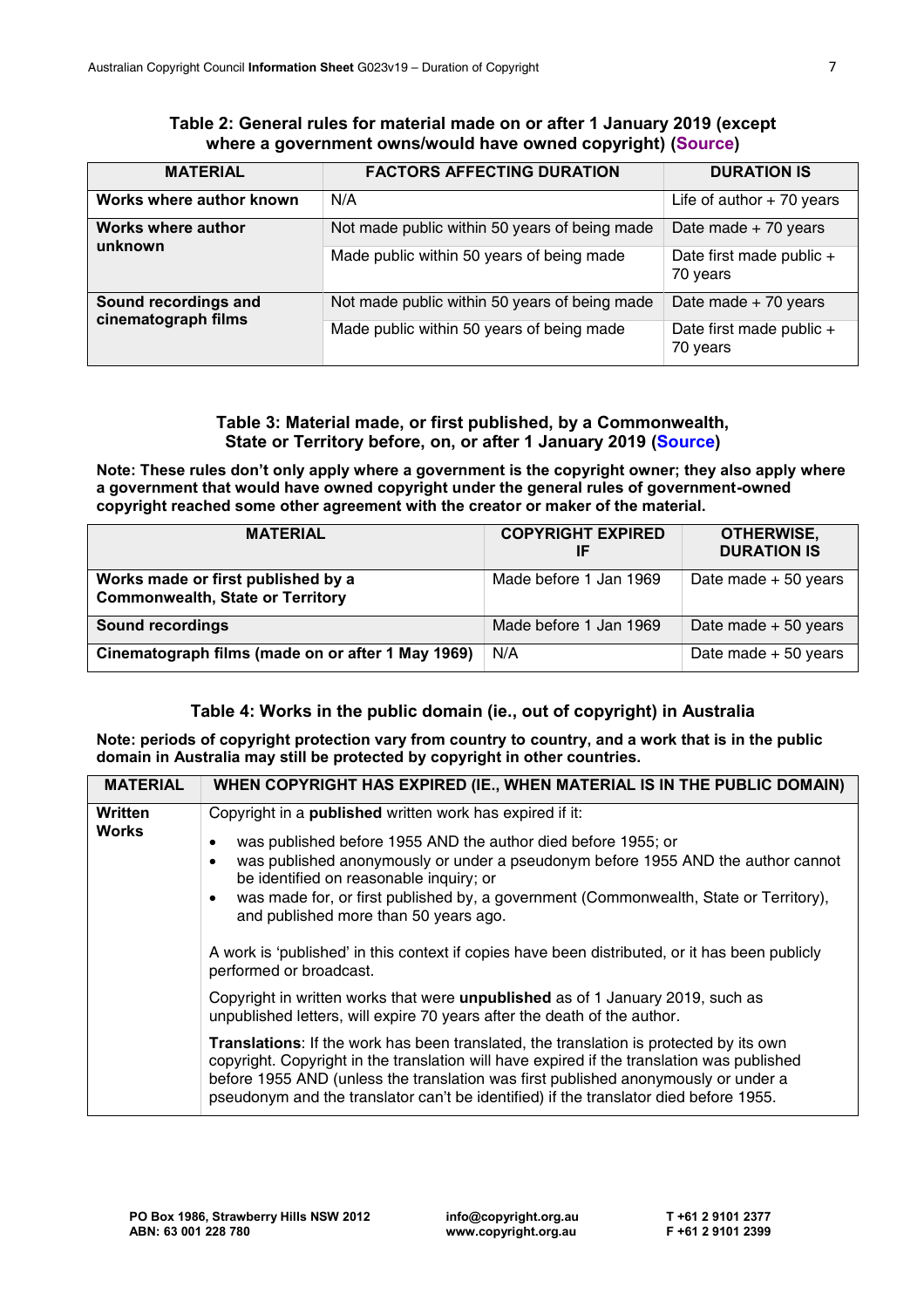|                                        | Photocopying: there can be a separate copyright in an edition of a written work, which can<br>be infringed by photocopying and similar "facsimile" copying. Copyright will have expired if<br>the edition you are using was first published before 1983.                                                                                                                  |
|----------------------------------------|---------------------------------------------------------------------------------------------------------------------------------------------------------------------------------------------------------------------------------------------------------------------------------------------------------------------------------------------------------------------------|
| <b>Musical</b>                         | Copyright in a published musical work has expired if it:                                                                                                                                                                                                                                                                                                                  |
| <b>Works</b>                           | was published before 1955 AND the composer died before 1955; or<br>$\bullet$<br>was published anonymously or under a pseudonym before 1995 AND the composer<br>$\bullet$<br>cannot be identified on reasonable inquiry; or<br>was made for, or first published by, a government (Commonwealth, State or Territory),<br>$\bullet$<br>and published more than 50 years ago. |
|                                        | A work is 'published' in this context if copies have been distributed, it has been publicly<br>performed or broadcast, or records of it have been sold or offered for sale.                                                                                                                                                                                               |
|                                        | Copyright in musical works that were unpublished as of 1 January 2019 will expire 70 years<br>after the death of the composer.                                                                                                                                                                                                                                            |
|                                        | Music with lyrics: If the musical work has lyrics, the lyrics are separately protected by their<br>own copyright. Copyright in the lyrics will have expired if the lyrics were published before<br>1955 AND (unless the lyrics were first published anonymously or under a pseudonym and<br>the lyricist can't be identified) the lyricist died before 1955.              |
|                                        | Arrangements: If the music has been arranged, the arrangement is usually separately<br>protected by copyright. Copyright in the arrangement will have expired if the arrangement<br>was published before 1955 AND (unless the arrangement were first published anonymously<br>or under a pseudonym and the arranger can't be identified) the arranger died before 1955.   |
|                                        | Recordings of music: A recorded performance of a musical work is separately protected by<br>copyright. If the recording was made before 1955, the copyright has expired.                                                                                                                                                                                                  |
|                                        | Copying printed music: there can be a separate copyright in an edition of notated music,<br>which can be infringed by photocopying and similar "facsimile' copying. Copyright will have<br>expired if the edition you are using was first published before 1983.                                                                                                          |
| <b>Artistic</b><br><b>Works</b>        | Engravings (works from which prints can be made, such as etchings, lithographs, woodcuts,<br>prints) published before 1955 AND, if the engraver is identifiable, the engraver died before<br>1955, are in the public domain.                                                                                                                                              |
|                                        | Photographs All photographs taken before 1955, whether published or not, are in the public<br>domain.                                                                                                                                                                                                                                                                     |
|                                        | Other artistic works:                                                                                                                                                                                                                                                                                                                                                     |
|                                        | first published anonymously or under a pseudonym before 1955, PROVIDED the artist<br>$\bullet$<br>cannot be identified on reasonable inquiry, or<br>whose author died before 1955, whether published or not, or<br>$\bullet$                                                                                                                                              |
|                                        | made more than 50 years ago, if made for, or first published by, a Commonwealth, State<br>$\bullet$<br>or Territory government                                                                                                                                                                                                                                            |
| <b>Sound</b><br>recordings             | Most sound recordings are of performances of copyright works, such as a musical work, a<br>play, a speech or a novel. You therefore need to consider the copyright in the "underlying<br>works" as well as that in the recording.                                                                                                                                         |
|                                        | Copyright in the recording itself has expired if the recording was made before 1955.                                                                                                                                                                                                                                                                                      |
|                                        | If the recording is of a musical performance, see musical works above.                                                                                                                                                                                                                                                                                                    |
|                                        | If the recording is of a play, a speech or a book, see written works above.                                                                                                                                                                                                                                                                                               |
|                                        | Copyright in the recording made for, or first published by, a Commonwealth, State or<br>Territory government, has expired if it was made more than 50 years ago.                                                                                                                                                                                                          |
| Newspapers,<br>magazines &<br>journals | Newspapers, magazines and journals usually contain works by many different authors<br>(creators). These works include news reports, opinions, letters to the editor, cartoons and<br>photographs.                                                                                                                                                                         |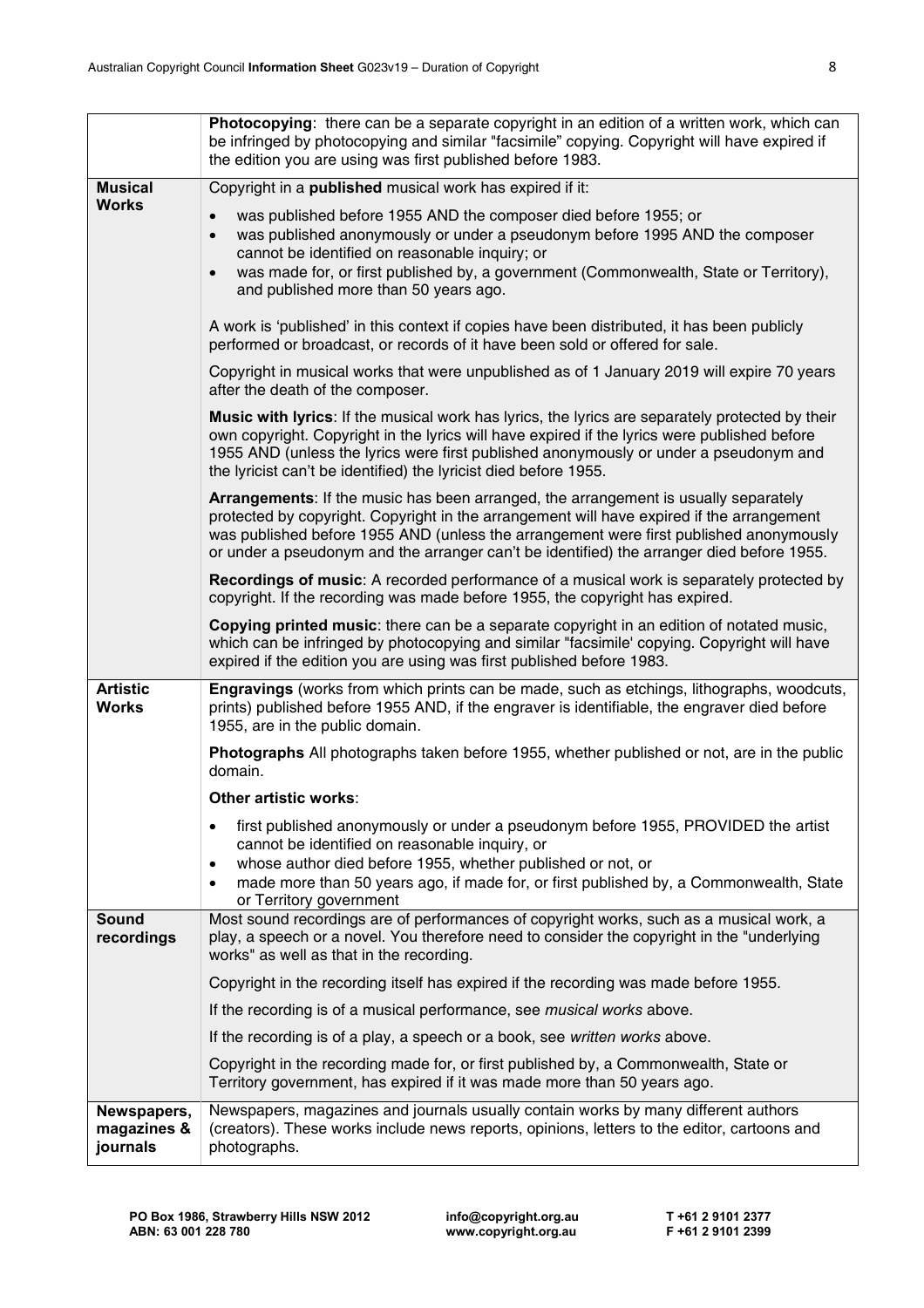|                                              | The period of copyright protection is, in most cases, measured from the death of the author,<br>even if the author did not own copyright. Each work may therefore have a different period of<br>copyright protection. If the work was first published anonymously and the identity of the<br>author cannot be ascertained on reasonable inquiry, then the period of copyright protection is<br>measured from the year of publication (rather than the year of the author's death).                                                                               |
|----------------------------------------------|------------------------------------------------------------------------------------------------------------------------------------------------------------------------------------------------------------------------------------------------------------------------------------------------------------------------------------------------------------------------------------------------------------------------------------------------------------------------------------------------------------------------------------------------------------------|
|                                              | Copyright in a newspaper has expired if:                                                                                                                                                                                                                                                                                                                                                                                                                                                                                                                         |
|                                              | the newspaper was published before 1955, AND<br>$\bullet$<br>every author (other than a photographer) whose identity can be ascertained died before<br>1955.                                                                                                                                                                                                                                                                                                                                                                                                     |
| <b>Advertising</b><br>posters &<br>brochures | Posters and brochures may contain more than one copyright work - for example, each<br>photograph and illustration may be a separate copyright work, and the text may be another<br>copyright work. The works may have different authors, but in most cases the authors will not<br>be identifiable. If the work was first published anonymously and the identity of the author<br>cannot be ascertained on reasonable inquiry, then the period of copyright protection is<br>measured from the year of publication (rather than the year of the author's death). |
|                                              | Copyright in a poster or brochure has expired if:                                                                                                                                                                                                                                                                                                                                                                                                                                                                                                                |
|                                              | it was published before 1955, AND<br>$\bullet$<br>any author (other than a photographer) whose identity can be ascertained died before<br>$\bullet$<br>1955, OR                                                                                                                                                                                                                                                                                                                                                                                                  |
|                                              | it was made more than 50 years ago, if made for, or first published by, a Commonwealth,<br>$\bullet$<br>State or Territory government                                                                                                                                                                                                                                                                                                                                                                                                                            |
| Film                                         | Films made in or after 1955 are still protected by copyright, but working out whether<br>copyright has expired in films made before that year is difficult because of changes to the law<br>in 1969.                                                                                                                                                                                                                                                                                                                                                             |
|                                              | For copyright purposes, the components of an old film (including raw footage, home movies,<br>documentaries, cartoons and newsreels) might include:                                                                                                                                                                                                                                                                                                                                                                                                              |
|                                              | the individual photos that make up the footage;<br>$\bullet$<br>the "dramatic work" outlined in the footage;<br>٠<br>the sounds as recorded on the sound track (a "sound recording"); and<br>$\bullet$<br>any underlying work, such as script, artistic works, music and lyrics.<br>$\bullet$                                                                                                                                                                                                                                                                    |
|                                              | In this context, a "dramatic work" exists where the "arrangement, the acting form or the<br>combination of incidents represented gives the work an original character". This "dramatic<br>work" is distinct from any dramatic work comprised in the script or screenplay, but is more<br>likely to exist in films with a screenplay - including silent movies and edited newsreels - than<br>for unedited footage that doesn't outline a plot or story.                                                                                                          |
|                                              | Components of an old film will be in the public domain as follows:                                                                                                                                                                                                                                                                                                                                                                                                                                                                                               |
|                                              | the photos that make up the footage $-$ if the footage was taken before 1955;<br>the "dramatic work" outlined in the footage – if the creators of that work (probably the<br>director or editor, but perhaps also the cinematographer) died before 1955 and it was<br>"published" before that year;                                                                                                                                                                                                                                                              |
|                                              | the sound recording $-$ if the film was made before 1955;<br>underlying works - see under "musical works", "written works" and "artistic works",                                                                                                                                                                                                                                                                                                                                                                                                                 |
|                                              | above;<br>Made more than 50 years ago, if made for, or first published by, a Commonwealth,<br>State or Territory government                                                                                                                                                                                                                                                                                                                                                                                                                                      |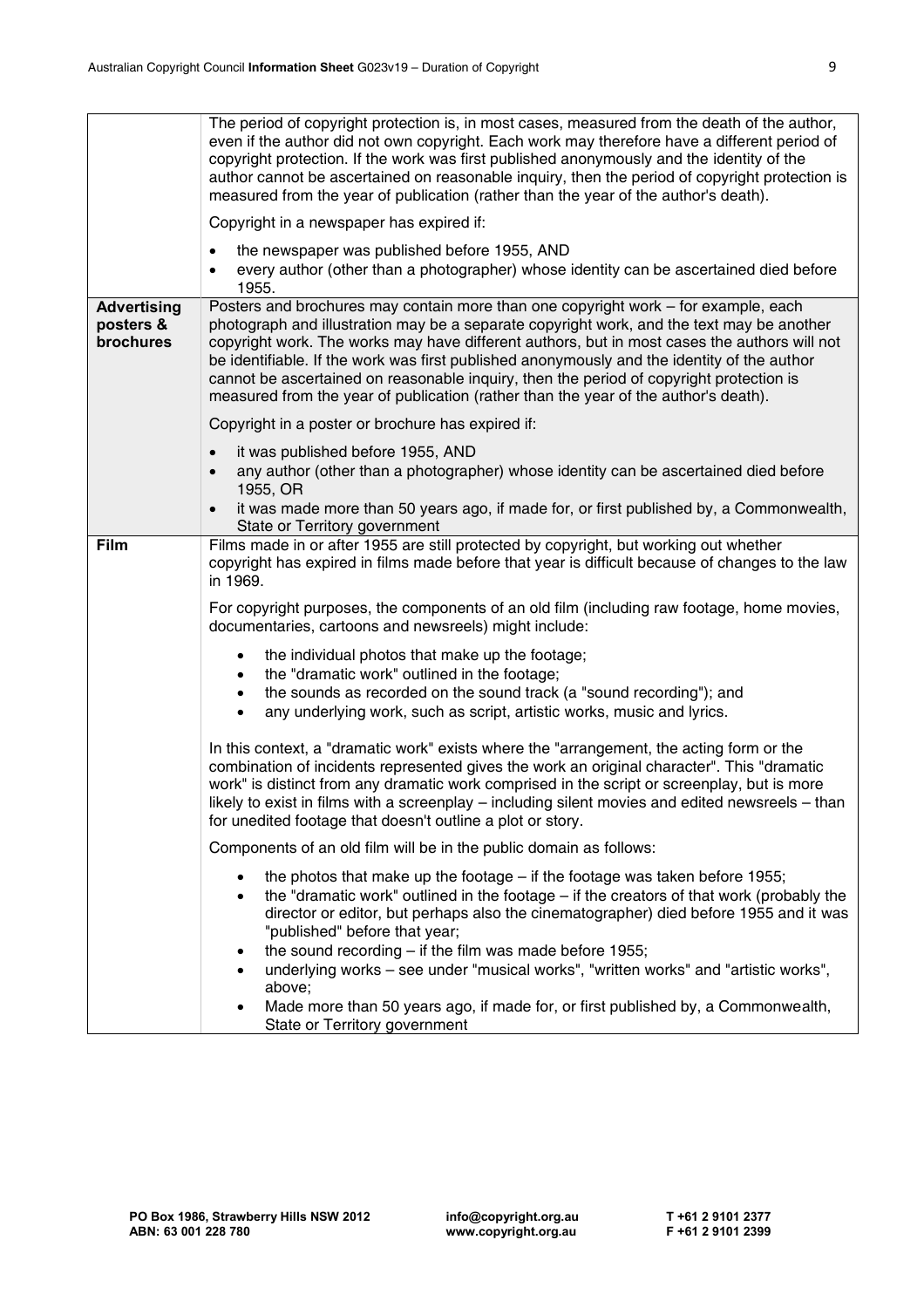# Frequently Asked Questions

# *What happens when copyright expires?*

Once all copyright has expired, anyone can use that material without infringing copyright, and permissions are no longer needed. If a person is paying for the use of copyright material (for example, by royalties), there will be no basis in copyright law for continuing these payments. In some cases, however, they might have obligations under a **contract** to keep paying to use material.

Other laws may sometimes be relevant. For example, if copyright in a logo has expired but the logo is used as a trademark, reproducing the logo won't infringe copyright but may infringe the trademark.

# *If copyright has expired, can you revive copyright by republishing it?*

Once copyright has expired, it cannot be revived by subsequent publication or in any similar way. Copyright can only be renewed or extended if the parliament amends the Act (as it was obliged to do as part of its obligations under the AUSFTA).

A publisher who publishes an edition of a "public domain" work (such as the poems of Keats) may own copyright in the typographical arrangement of that particular edition (and thus be able to prevent another publisher making an exact copy of that edition). However, the copyright in the work itself (in this case, the poems) is not revived by republishing; anyone can still reproduce all or parts of it.

# *What does 'in the public domain' mean?*

In Australia, the term 'public domain' refers to material in which copyright has expired. The term is also sometimes used in other countries to describe material that is excluded from copyright protection under the copyright law of those countries. For example, certain US government documents are not protected by copyright in the US, because of special provisions in US copyright law.

# *Is there a list of works in the public domain?*

We do not keep a list of public domain works, and we are not aware of such a list in Australia. Generally, if you want to know whether something is in the public domain, you need to apply the rules in the Act to the particular case. You may need first to find out information such as who the creator was, when the creator died and whether the work was first published during the creator's lifetime.

# *Can I sell copies of material that has fallen into the public domain for a profit, or are there restrictions on benefiting from material in which copyright has expired?*

Once copyright has expired, you can reproduce and use that material as you wish, whether for a profit or otherwise. For example, you can publish a book containing Keats' poetry; you can record someone reading a Jane Austen novel; and you can make postcards using Matisse's artworks. In each case, you can sell these for profit. You will not, however, be able to stop anyone else doing the same, unless they are using something that you have created and in which you own copyright, such as your typesetting or layout or your sound recording.

# *Can I use a work that is still in copyright overseas, if copyright has expired here?*

If you are using material in Australia, then Australian copyright law applies. For example, if copyright in a photo has expired in Australia because it was taken in 1926 or 1953, then you may reproduce it in a book in Australia. If, however, you wanted to print or distribute the book overseas, you would need to check that copyright in the photograph has expired each country under that country's laws. The same rules apply to electronic and online material in Australia.